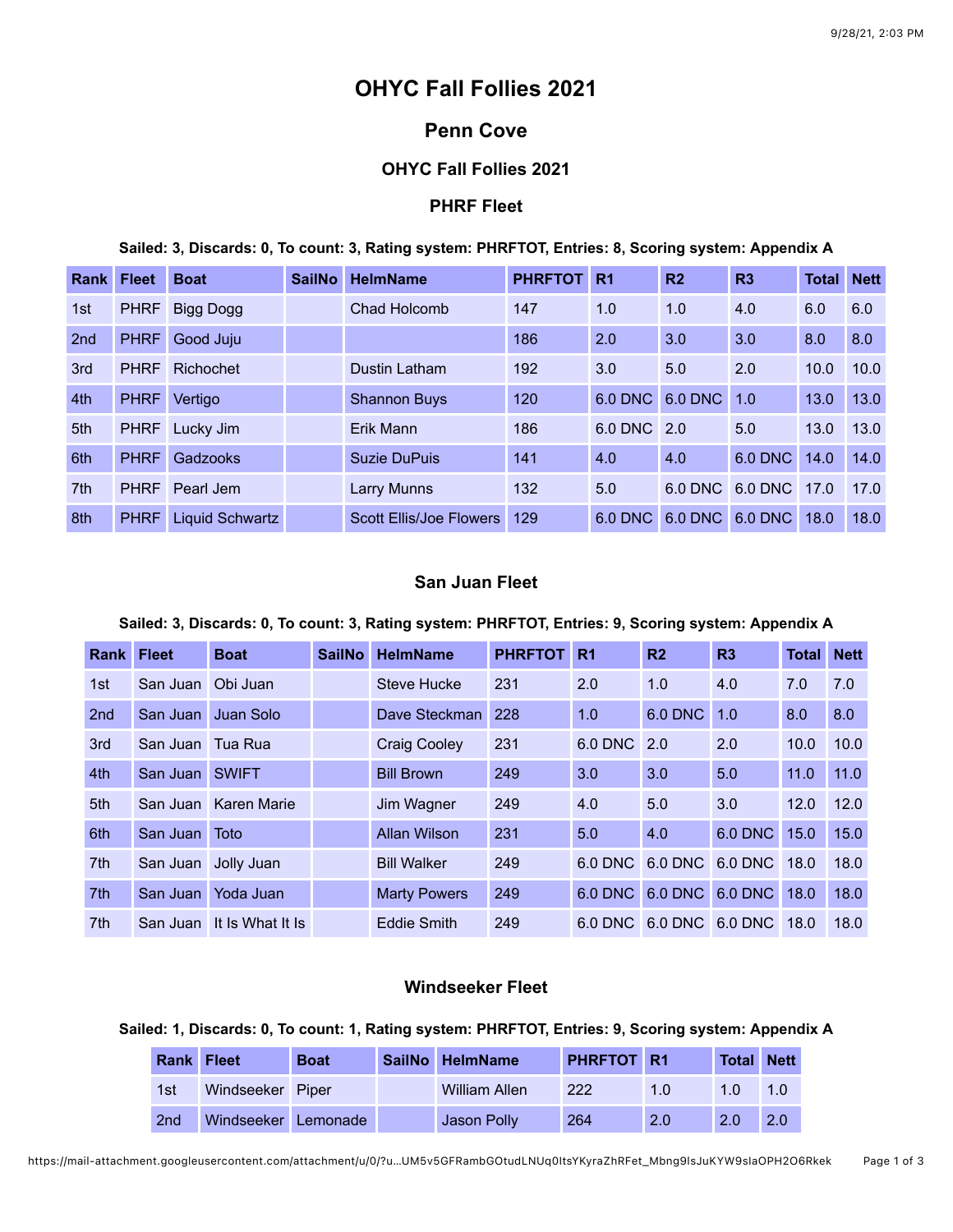| 3rd | <b>Windseeker</b> | Malolo           | Ron DeRu                | 189 | 3.0 DNC 3.0 |     | 3.0 |
|-----|-------------------|------------------|-------------------------|-----|-------------|-----|-----|
| 3rd | Windseeker        | Ariana           | <b>John Schick</b>      | 186 | 3.0 DNC 3.0 |     | 3.0 |
| 3rd | Windseeker        | <b>Black Cat</b> | Arsenio Braga           | 282 | 3.0 DNC 3.0 |     | 3.0 |
| 3rd | Windseeker        | Sojourn          | <b>Bruce Eastman</b>    | 231 | 3.0 DNC     | 3.0 | 3.0 |
| 3rd | Windseeker        | Argosia          | Stina Queeno            | 222 | 3.0 DNC 3.0 |     | 3.0 |
| 3rd | Windseeker        | Excitement       | <b>Bill Weinsheimer</b> | 231 | 3.0 DNC     | 3.0 | 3.0 |
| 3rd | Windseeker        | Suva             | Jo hnny Johnson 132     |     | 3.0 DNC     | 3.O | 3.0 |

#### **R1 - PHRF Fleet - 9-9-21 at 1800**

#### **Start: Start3, Finishes: Finish time, Time: 1757, Distance: 2.8 nm, Course: SWGWF, Wind dir: W, Ave wind: 8-14kts**

| <b>Rank</b>    | <b>Fleet</b> | <b>Boat</b>      | SailNo | <b>HelmName</b>  | <b>PHRFTOT</b> |      |              | Start Elapsed Corrected | <b>BCE</b>       | <b>BCR</b>            | <b>Points</b> |
|----------------|--------------|------------------|--------|------------------|----------------|------|--------------|-------------------------|------------------|-----------------------|---------------|
| 1              | <b>PHRF</b>  | <b>Bigg Dogg</b> |        | Chad Holcomb 147 |                | 1757 | 0:43:18      | 0:40:23                 | 0:00:00          | 147                   | 1.0           |
| 2              | <b>PHRF</b>  | Good Juju        |        |                  | 186            | 1757 | 0:50:06      | 0:44:15                 | $0:04:23$ 256.46 |                       | 2.0           |
| 3              | <b>PHRF</b>  | Richochet        |        | Dustin Latham    | 192            |      | 1757 0:52:38 | 0:46:06                 |                  | $0:06:32$ 297.239 3.0 |               |
| $\overline{4}$ | <b>PHRF</b>  | Gadzooks         |        | Suzie DuPuis     | 141            | 1757 | 0:50:11      | 0:47:12                 |                  | $0:07:15$ 257.801 4.0 |               |
| 5              | <b>PHRF</b>  | Pearl Jem        |        | Larry Munns      | 132            | 1757 | 0:54:08      | 0:51:36                 | 0:11:46          | 321.384 5.0           |               |

## **R2 - PHRF Fleet - 9-16-21 at 1800**

#### **Start: Start2, Finishes: Finish time, Time: 1758, Distance: 1.3nm, Course: SWF, Wind dir: WNW, Ave wind: 4-6kts**

| <b>Rank Fleet</b> |             | <b>Boat</b> | <b>SailNo</b> | <b>HelmName</b>     |     |        |              | PHRFTOT Start Elapsed Corrected BCE |                | <b>BCR</b>            | <b>Points</b> |
|-------------------|-------------|-------------|---------------|---------------------|-----|--------|--------------|-------------------------------------|----------------|-----------------------|---------------|
|                   | <b>PHRF</b> | Bigg Dogg   |               | Chad Holcomb        | 147 |        | 1758 0:27:29 | 0:25:38                             | 0:00:00        | 147                   | 1.0           |
| 2                 | <b>PHRF</b> | Lucky Jim   |               | Erik Mann           | 186 | 1758 l | 0:31:09      | 0:27:31                             | 0:02:08 239.99 |                       | 2.0           |
| 3 <sup>7</sup>    | <b>PHRF</b> | Good Juju   |               |                     | 186 |        | 1758 0:32:45 | 0:28:55                             | 0:03:44        | 280.567               | 3.0           |
| $\overline{4}$    | <b>PHRF</b> | Gadzooks    |               | <b>Suzie DuPuis</b> | 141 | 1758   | 0:31:04      | 0:29:13                             |                | $0:03:49$ 237.876 4.0 |               |
| 5                 | <b>PHRF</b> | Richochet   |               | Dustin Latham       | 192 |        | 1758 0:42:45 | 0:37:27                             | 0:13:30        | 534.175 5.0           |               |

#### **R3 - PHRF Fleet - 9-16-21 at 1800**

#### **Start: Start2, Finishes: Finish time, Time: 1756, Distance: 1.4nm, Course: SWF, Wind dir: WNW, Ave wind: 4-6kts**

| Rank           | <b>Fleet</b> | <b>Boat</b>      | SailNo HelmName  |     |      |              | PHRFTOT Start Elapsed Corrected BCE |         | <b>BCR</b>            | <b>Points</b> |
|----------------|--------------|------------------|------------------|-----|------|--------------|-------------------------------------|---------|-----------------------|---------------|
| $\vert$ 1      |              | PHRF Vertigo     | Shannon Buys 120 |     |      | 1756 0:24:06 | 0:23:23                             | 0:00:00 | 120                   | 1.0           |
| $\overline{2}$ | <b>PHRF</b>  | Richochet        | Dustin Latham    | 192 |      | 1756 0:30:12 | 0:26:27                             | 0:03:31 | 289.585 2.0           |               |
| $\mathbf{3}$   |              | PHRF Good Juju   |                  | 186 |      | 1756 0:30:45 | 0:27:09                             | 0:04:17 | 304.876 3.0           |               |
| $\overline{4}$ | <b>PHRF</b>  | <b>Bigg Dogg</b> | Chad Holcomb 147 |     | 1756 | 0:30:07      | 0:28:05                             |         | $0:05:03$ 287.268 4.0 |               |
| 5              |              | PHRF Lucky Jim   | Erik Mann        | 186 |      | 1756 0:33:33 | 0:29:38                             |         | 0:07:05 382.718 5.0   |               |